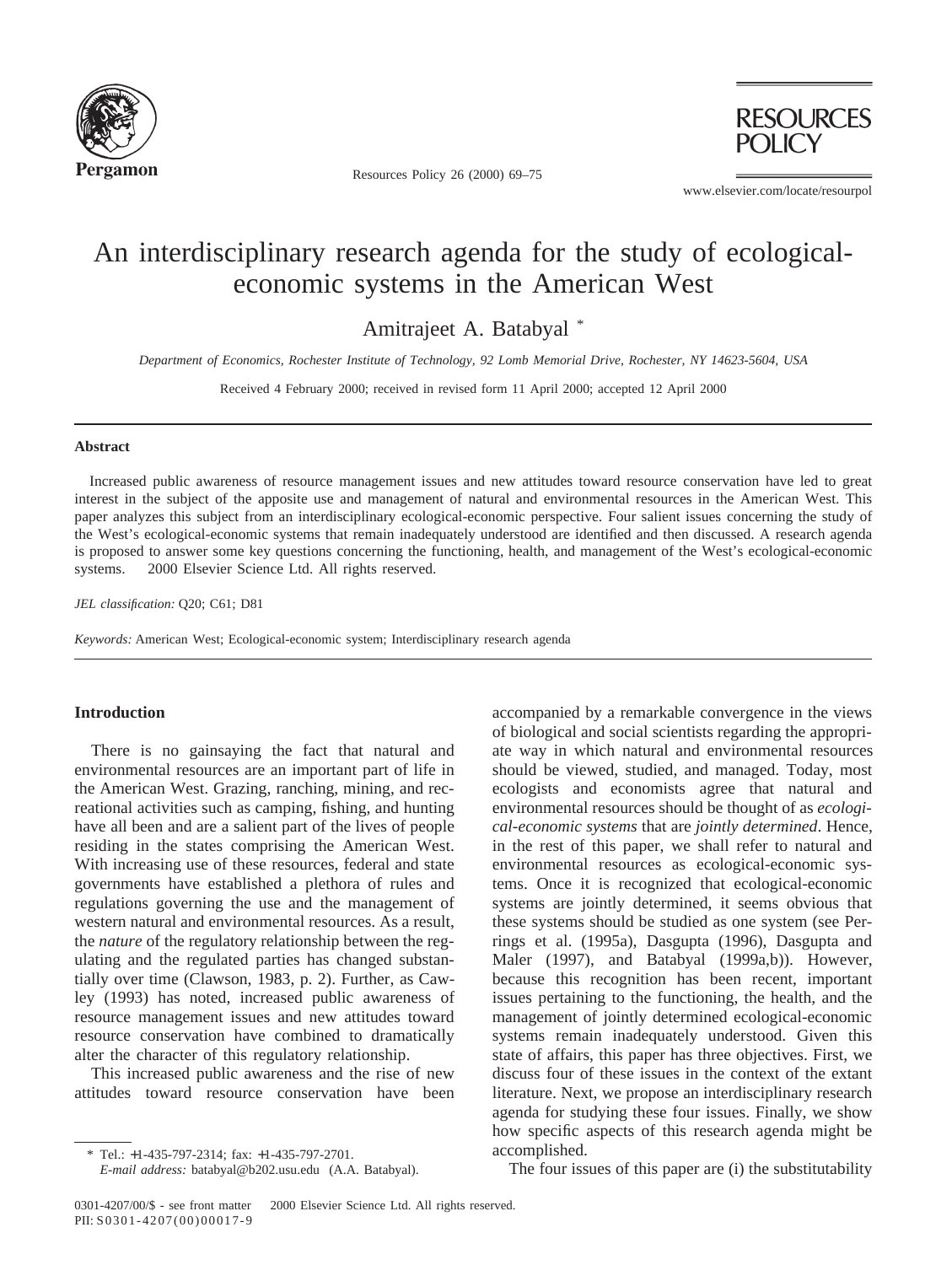between different types of natural capital, (ii) the effects of economic activities on the health of an ecologicaleconomic system, (iii) the relationship between human activities and the keystone species of an ecological-economic system, and (iv) the optimal management of ecological-economic systems. We now discuss these issues in greater detail.

### **Four issues and the related literature**

### *Substitutability between different kinds of natural capital*

Two kinds of substitutability are relevant. The first kind concerns the substitutability between natural and produced capital. The second kind relates to the substitutability between different types of natural capital. The substitutability between natural and produced capital has been studied by economists in considerable detail (see Solow (1974), Hartwick (1977, 1978), Dixit et al. (1980), Daly and Cobb (1989), Daly (1991), and Turner (1992)). In contrast, the substitutability between different types of *natural* capital has received very little attention from ecologists and economists. This has led Perrings (1996, p. 232) to note that "the complementarity between species in many [ecological-economic systems] is still very imperfectly understood." Why is it important to understand the substitutability between different types of natural capital? This is because the *resilience*<sup>1</sup> of ecological-economic systems is typically a function of this substitutability (see Schindler (1990) and Costanza et al. (1995)).

Consequently, in raising this issue of substitutability, our objective is to point to the questions that require additional research attention. Here are three examples of such questions. What is the relationship between the resilience of an ecological-economic system and the number of substitute species in this system that can perform a given set of ecological functions? What is the minimum combination of resources that will permit an ecological-economic system to function under the expected range of economic and ecological conditions? Finally, what is the effect of incomplete—and possibly incorrect—knowledge about inter-species substitutability on the decision to conserve biological diversity?

### *Effects of economic activities on the health of an ecological-economic system*

It is no surprise that the level of economic activity tends to have an impact on the health of an ecologicaleconomic system. Population ecologists and resource economists—see Dasgupta (1982), Clark (1990), and Walker (1993)—now agree that excessive levels of economic activity can have a detrimental impact on the health of an ecological-economic system. Given this situation, it is important to examine the impact of the *level* of economic activity on the health of an ecologicaleconomic system.

Put differently, research is needed to analyze the impacts of *livelihood-based* economic activities on the health of an ecological-economic system. From a practical perspective, what this means is that we need to know the answers to three specific questions. First, how does the health of an ecological-economic system evolve when the services that this system provides are utilized at a constant rate over time? Second, how do changes in the pattern of economic activities—associated with changing livelihoods—affect the health of an ecologicaleconomic system? Third, what impacts do economic policies that apply fixed rules in order to achieve constant yields have on the health of an ecological-economic system?

## *Relationship between keystone species and human activities*

As Paine (1969, 1974) and Krebs (1985) have noted, the activities of keystone species determine the structure of ecological-economic systems. Unfortunately, economists have contributed very little to our understanding of the nexuses between human activities and keystone species. Consequently, a number of questions involving the *link* between human activities and keystone species present themselves. In particular, two questions warrant early research attention.

Because the health of an ecological-economic system depends on the welfare of the keystone species in that system, the design of measures of the health of an ecological-economic system should incorporate the activities of keystone species into these measures. This will be a salient task for future researchers. Second, we know from Holling et al. (1995) that in some ecological-economic systems, environmental disturbances can perform the same role as keystone species in maintaining species diversity. Consequently, it will be necessary to study the extent to which human activities can mimic the role played by environmental disturbances. An answer to this question will provide useful insights into the ability of humans to replicate the role played by the keystone species of an ecological-economic system.

## *The optimal management of ecological-economic systems*

As noted by Dasgupta (1996) and Batabyal (1999b,c), for too many years ecologists and economists have gone

<sup>&</sup>lt;sup>1</sup> Resilience refers to "the amount of disturbance that can be sustained [by an ecological-economic system] before a change in system control or structure occurs." (Holling et al., 1995, p. 50).